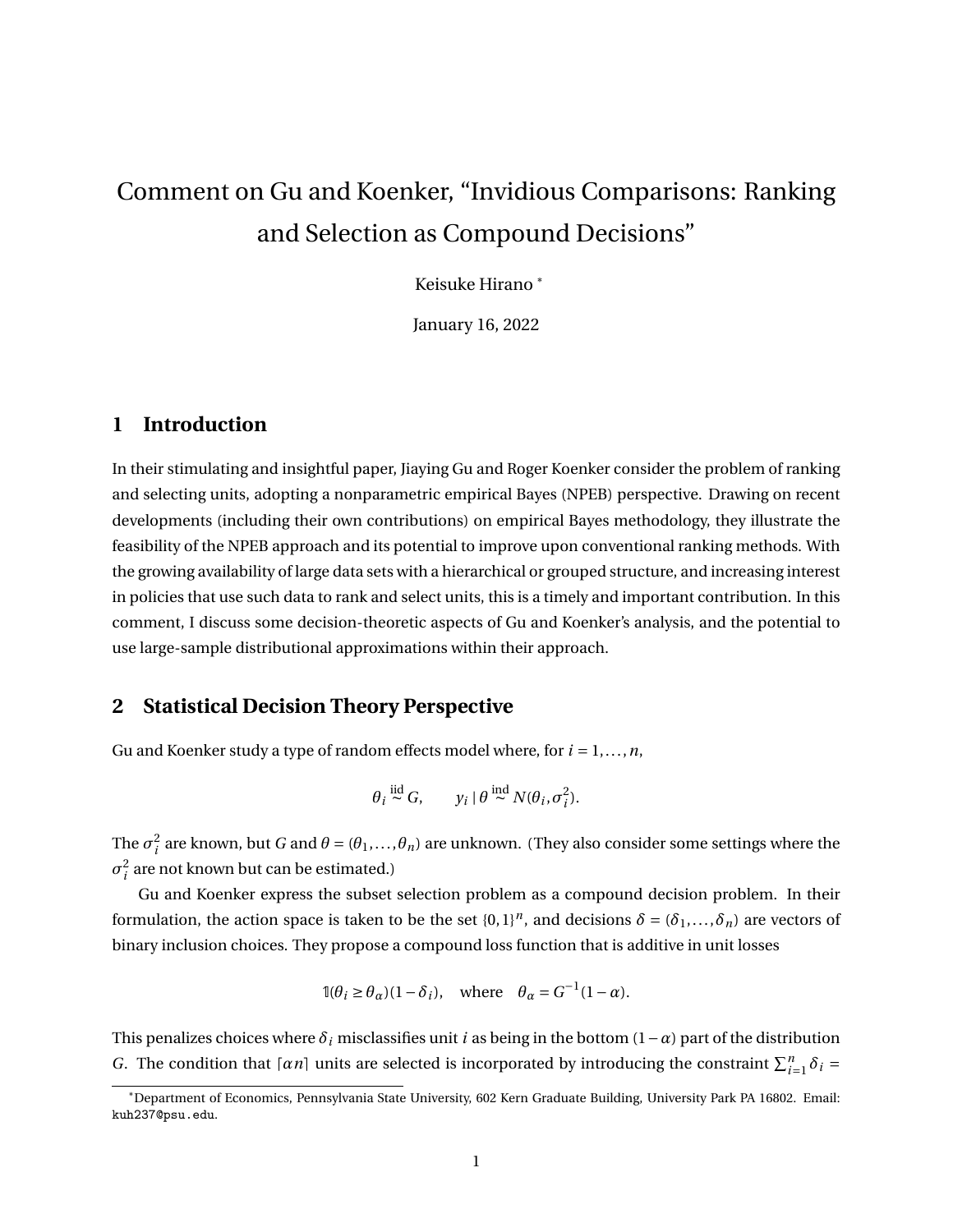*αn*, and a desire to minimize false discovery rate is introduced by adding a constraint involving false discovery terms  $\mathbb{I}(\theta_i < \theta_\alpha)\delta_i$ .

Gu and Koenker's analysis falls somewhere between conventional statistical inference and a fullblown decision-theoretic analysis in the sense of Wald (1950) or Savage (1972).<sup>1</sup> This flexibility in perspective allows them to propose and explore novel ideas. There may be gains, however, from taking on the added burdens of a more complete decision-theoretic perspective. For example, Gu and Koenker set up their decision problem with parameter  $\theta = (\theta_1, \ldots, \theta_n)$ , taking *G* as "known." The estimation of *G* is external to the formal decision-theoretic analysis, as is common in empirical Bayes theory. Gu and Koenker show that, provided *G* is estimated sufficiently well, the discrepancy between the idealized posterior analysis and the empirical Bayes procedure vanishes as  $n \to \infty$ . This is reassuring, but it does not allow us to make finer distinctions between different (consistent) estimators for *G*. In principle one could study the complete statistical decision problem that combines the estimation of *G* and inference about *θ*, and thereby explore the consequences of alternative methods for estimating *G* on the quality of the final ranking or selections. Of course, this is far from a trivial task, whether one adopts a subjective Bayesian perspective or a frequentist Wald-type perspective.

In their formulation, the close connection between selection problems and multiple testing emerges from the specification of the loss functions and constraints. There is a potential connection to another literature as well: the decision rules  $\delta$ , being binary vectors, are equivalent to treatment assignment rules, which have been studied recently by a number of authors including Manski (2004), Dehejia (2005), Stoye (2009), Chamberlain (2011), Kitagawa and Tetenov (2018), and Athey and Wager (2021). For example, Gu and Koenker mention the possibility of weighting misclassifications by the magnitude of *θ*, through terms of the form

$$
(1-\delta_i)\mathbb{1}(\theta_i \geq \theta_\alpha)\theta_i.
$$

This is similar to the the asymmetric welfare regret loss analyzed in Tetenov (2012) and Hirano and Porter (2009).

Decision theory generally forces one to be explicit about the objective or loss function. In this regard, Gu and Koenker's exploration of alternative loss functions is useful and revealing. On the one hand, their class of loss functions connects nicely to classic multiple hypothesis testing; on the other hand, the loss functions feel somewhat reverse-engineered for this purpose, rather than being directly motivated by the empirical problem at hand. In practice, ranking and subset selection are often intermediate steps within larger policies (e.g. policies on retention or promotion of workers). For such applications, the decisiontheoretic framework offers the possibility to tailor the loss function to the specific policy objective, rather than working with "general-purpose" loss functions (which still require user input, such as the choice of *α* and the false discovery rate constraint *γ*). Moving towards more economically motivated loss functions may be an interesting direction for future work.

<sup>&</sup>lt;sup>1</sup>See Ferguson (1967) and Berger (1993) for overviews of classical statistical decision theory, and Manski (2021) for a discussion of statistical decision theory in econometrics.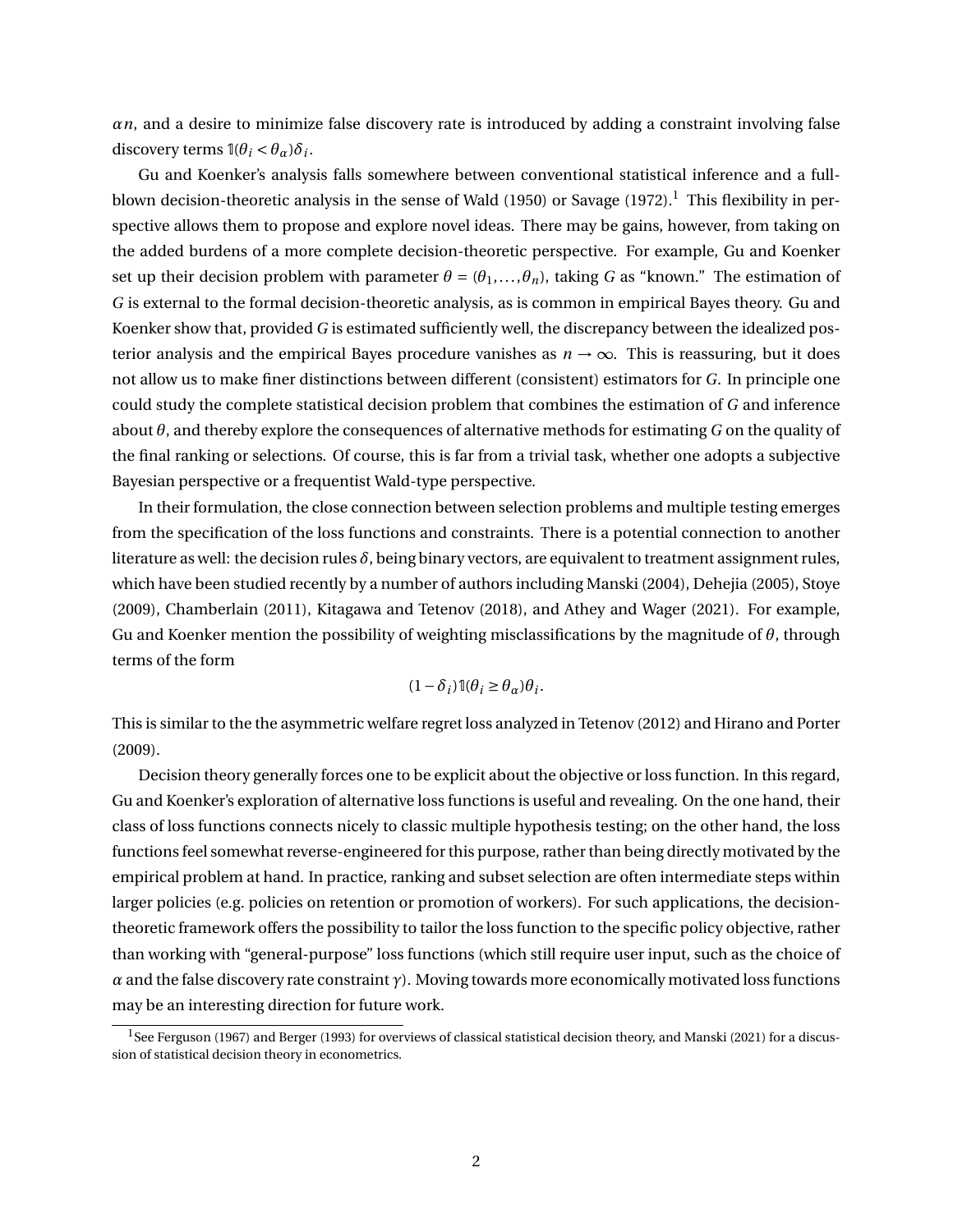## **3 Asymptotic Approximations**

Gu and Koenker regard the normality assumption on  $y_i$  as an approximation. For example, in their application to U.S. dialysis centers, they start with a Poisson model for counts, and then take the variancestabilized transformation of the count to be exactly normally distributed. In many cases, proceeding as if the data are normally distributed may be quite reasonable, but can this appeal to approximate normality be put on firmer analytical grounds?

Suppose for example that for each *i*, we observe  $z_{i1},...,z_{iT} \stackrel{\text{iid}}{\sim} F_{\theta_i}$ , for some parametric family of distributions  $F_{\theta}$ . Assume independence between units  $i$ , and let  $y_i = \hat{\theta}_i$  be the maximum likelihood estimator based on  $z_{i1},...,z_{iT}$ . Then, under the usual regularity conditions, we would have

$$
T^{1/2} (y_i - \theta_i) \xrightarrow{d} N(0, I(\theta_i)^{-1}) \quad \text{as } T \to \infty,
$$

where *I*(*θ*) is the Fisher information at *θ*. Let  $\hat{I}_i$  be a consistent estimator of *I*(*θ*<sub>*i*</sub>). We could interpret this as saying that the distribution of  $y_i$  is approximately normal, centered at  $\theta_i$  with variance  $\sigma_i^2 = \left(T\hat{I}_i\right)^{-1}$ . Collecting units  $i = 1, ..., n$ , we would have a joint approximation of  $(y_1, ..., y_n)$  by a vector of independent but heterogeneous normals with *known* variances.

This classic asymptotic approximation is not completely suitable for a formal decision-theoretic treatment. As  $T \rightarrow \infty$ , one can essentially perfectly rank the units, making the decision problem trivial in the limit. A solution is to model the unit means  $\theta_i$  as being "local" to each other, and obtain limits of experiments representations in the spirit of Le Cam (1972), van der Vaart (1991), and others. Fix some  $\theta_0$  and let unit *i*'s parameter be

$$
\theta_i = \theta_0 + \frac{h_i}{\sqrt{T}},
$$

where  $h = (h_1, \ldots, h_n)$  are the local parameters. Under a local asymptotic normality condition, the original decision problem can be approximated by a decision problem based on observing a vector (*y*1,..., *yn*), where the  $v_i$  are independent with

$$
y_i \sim N(h_i, \sigma_i^2),
$$

and  $\sigma_i^2$  equals the inverse of Fisher information for the *i*th model. Again we are in the known, but possibly heterogeneous variance case. Hirano and Porter (2016) study some treatment choice and shrinkage procedures in a similar setup.

This type of asymptotic approximation differs fundamentally from Gu and Koenker's asymptotic adaptivity theory. Here,  $T \to \infty$  but *n* is held fixed, whereas Gu and Koenker take  $n \to \infty$  but maintain the exact normality assumption on *y<sup>i</sup>* . Moreover, the local asymptotics outlined above treat the *h<sup>i</sup>* (and hence the  $\theta_i$ ) as "fixed effects," while in the adaptivity results, the  $\theta_i$  are i.i.d. draws from some fixed *G*. Depending on the application, one, both, or neither of these types of asymptotic approximations may be useful. An open question is whether there is a limit experiment approximation as  $n, T \rightarrow \infty$  jointly.